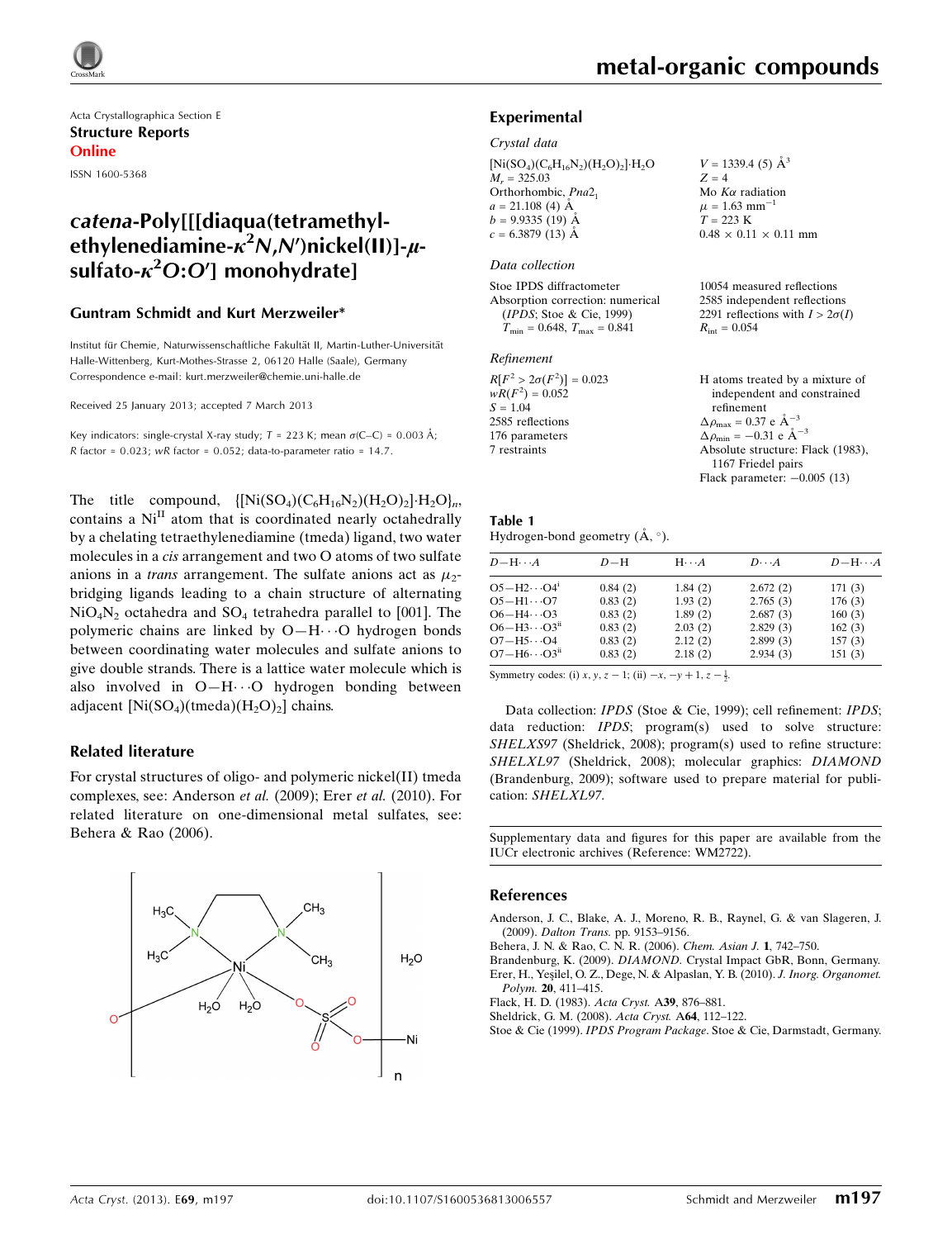# **supporting information**

*Acta Cryst.* (2013). E**69**, m197 [doi:10.1107/S1600536813006557]

## *catena***-Poly[[[diaqua(tetramethylethylenediamine-***κ***<sup>2</sup>** *N***,***N***′)nickel(II)]-***µ***-sulfato***κ***2** *O***:***O***′] monohydrate]**

## **Guntram Schmidt and Kurt Merzweiler**

## **S1. Comment**

The title compound,  $\{[Ni(H_2O)_2(C_6H_{16}N_2)(SO_4)]H_2O\}_n$ , (I), forms a coordination polymer which consists of an alternating arrangement of  $[Ni(H_2O)_2$  (tmeda)<sup> $]$ +</sup> (tmeda is tetraethylenediamine) cations and SO<sub>4</sub><sup>2</sup> anions. The coordination around nickel(II) is roughly octahedral with a chelating tmeda ligand, two water molecules in *cis* positions and two oxygen atoms of the  $SO<sub>4</sub><sup>2</sup>$  anions in a *trans* arrangement (Fig. 1). In a polyhedral description the chain consists of corner sharing  $NiN<sub>2</sub>O<sub>4</sub>$  octahedra and SO<sub>4</sub> tetrahedra (Fig. 2). The observed Ni—N (2.141 (2), 2.1453 (19) Å) and Ni— O(aqua) distances (2.0639 (17), 2.084 (2) Å) agree well with the values reported for other nickel(II) complexes containing tmeda and aqua ligands, *e.g.*  $[Ni_6(CO_3)_4(\text{tmeda})_6]Cl_4CH_2Cl_2$  (Anderson *et al.*, 2009) and  $[Ni(C_4O_4)(\text{tmeda})]$  $(H<sub>2</sub>O)<sub>2</sub>]$  H<sub>2</sub>O (Erer *et al.*, 2010). A related chain structure consisting of corner-sharing NiO<sub>4</sub>(H<sub>2</sub>O)<sub>2</sub> octahedra and SO<sub>4</sub> tetrahedra has been observed in the compound  $[C_2N_2H_{10}][Ni(SO_4)_2(H_2O)_2]$  (Behera & Rao, 2006). However, in contrast to compound (I) each  $NiO_4(H_2O)$  octahedron of the chain is connected to four SO<sub>4</sub> tetrahedra.

The crystal packing of the  $\text{[Ni(H<sub>2</sub>O)<sub>2</sub>(tmeda)]SO<sub>4</sub> chains is supported by a network of hydrogen bridges (Figs. 2 and 3).$ Each of the water molecules attached to nickel forms an intrachain hydrogen bond of the type  $R^1(6)$  or  $R^1(6)$  to a sulfate oxygen atom. The lattice water molecule, which acts as a linker between the chains, forms two hydrogen bonds of the type  $R^1_1(2)$  to sulfate oxygen atoms and a  $D^1_1(2)$  hydrogen bond to a coordinating water molecule. Additonally, there are hydrogen bond motifs of the type *R*<sup>2</sup> 2(12) which are formed between coordinating water molecules and sulfate oxygen atoms of neighbouring chains. As a result of these interchain hydrogen bridges, double strands are formed which propagate parallel to [001]. The arrangement of the double strands corresponds to a distorted hexagonal rod packing.

### **S2. Experimental**

3.7 ml (46 mmol) of pyridine were added to a solution of 2.0 g (7.6 mmol) of nickel sulfate hexahydrate in 50 ml of water. 1.2 ml (8.0 mmol) of tmeda were added and all volatile compounds removed under reduced pressure at 333 K. The resulting solid was recrystallized from water and washed with ether to obtain the title compound in a yield of 85% (2.1 g).

### **S3. Refinement**

The hydrogen atoms of the tmeda ligand were positioned geometrically and were refined using a riding model with *U*(H)  $= 1.2$   $U_{eq}(C)$ . Hydrogen atoms of the water molecules were located from difference Fourier maps and were refined with O —H distances fixed in the range of 0.83–0.84 Å and  $U(H) = 1.2U_{eq}(O)$ .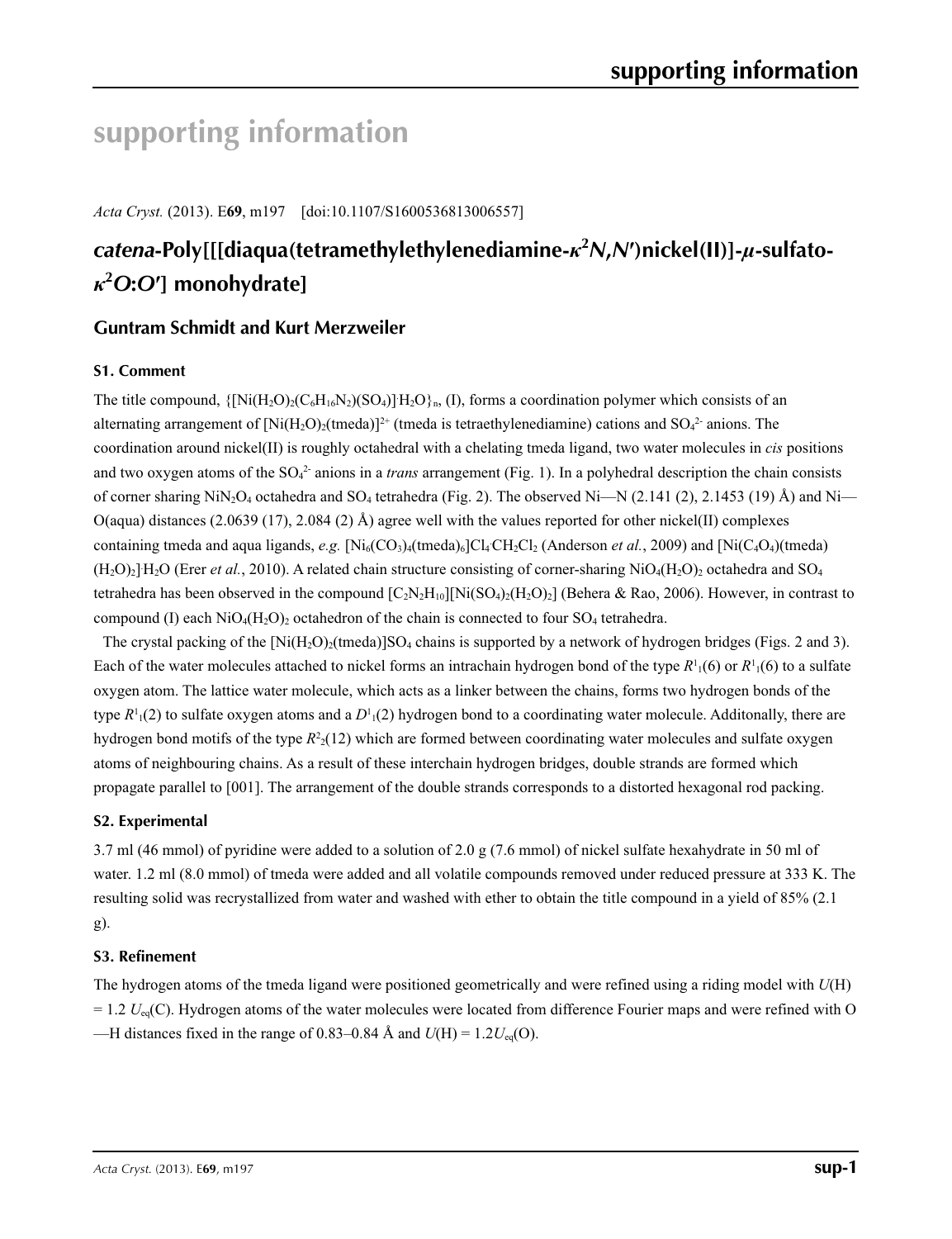

## **Figure 1**

The coordination sphere around the nickel(II) atom in the structure of compound (I). The asymmetric unit is marked by solid lines of corresponding bonds. Displacement ellipsoids are drawn at the 50% probability level. [Symmetry code: ii) *x*, *y*, *z*-1].



## **Figure 2**

Polyhedral representation of the structure of compound (I). NiN<sub>2</sub>O<sub>4</sub> octahedra are blue, SO<sub>4</sub> tetrahedra are yellow.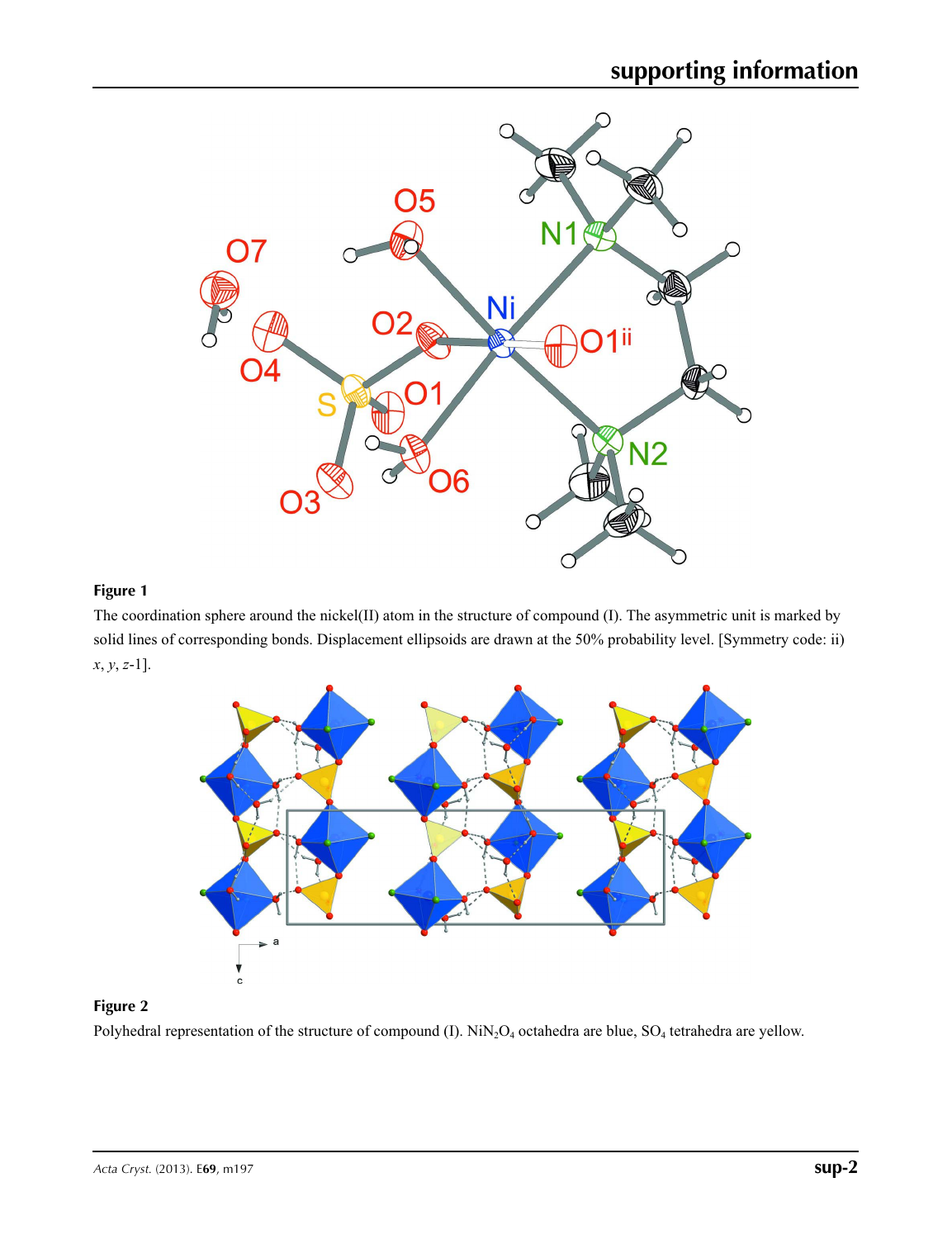

### **Figure 3**

Part of the hydrogen-bonding network (dashed lines) in the structure of compound (I). [Symmetry codes: i) *x*, *y*, -*z*+1; iii) -*x*, -*y*+1, *z*-0.5; iv) -*x*, -*y* + 1, *z* + 0.5.]

## catena-Poly[[[diaqua(tetramethylethylenediamine-k<sup>2</sup>N,N')nickel(II)]-µ-sulfato-k<sup>2</sup>O:O'] monohydrate]

| Crystal data |  |
|--------------|--|
|--------------|--|

| $[Ni(SO4)(C6H16N2)(H2O)2]\cdot H2O$ | $F(000) = 688$                         |
|-------------------------------------|----------------------------------------|
| $M_r = 325.03$                      | $D_x = 1.612$ Mg m <sup>-3</sup>       |
| Orthorhombic, Pna2 <sub>1</sub>     | Mo Ka radiation, $\lambda = 0.71073$ Å |
| Hall symbol: P 2c -2n               | Cell parameters from 8000 reflections  |
| $a = 21.108$ (4) Å                  | $\theta$ = 2.2–25.8°                   |
| $b = 9.9335(19)$ Å                  | $\mu$ = 1.63 mm <sup>-1</sup>          |
| $c = 6.3879(13)$ Å                  | $T = 223 \text{ K}$                    |
| $V = 1339.4$ (5) Å <sup>3</sup>     | Block, green                           |
| $Z=4$                               | $0.48 \times 0.11 \times 0.11$ mm      |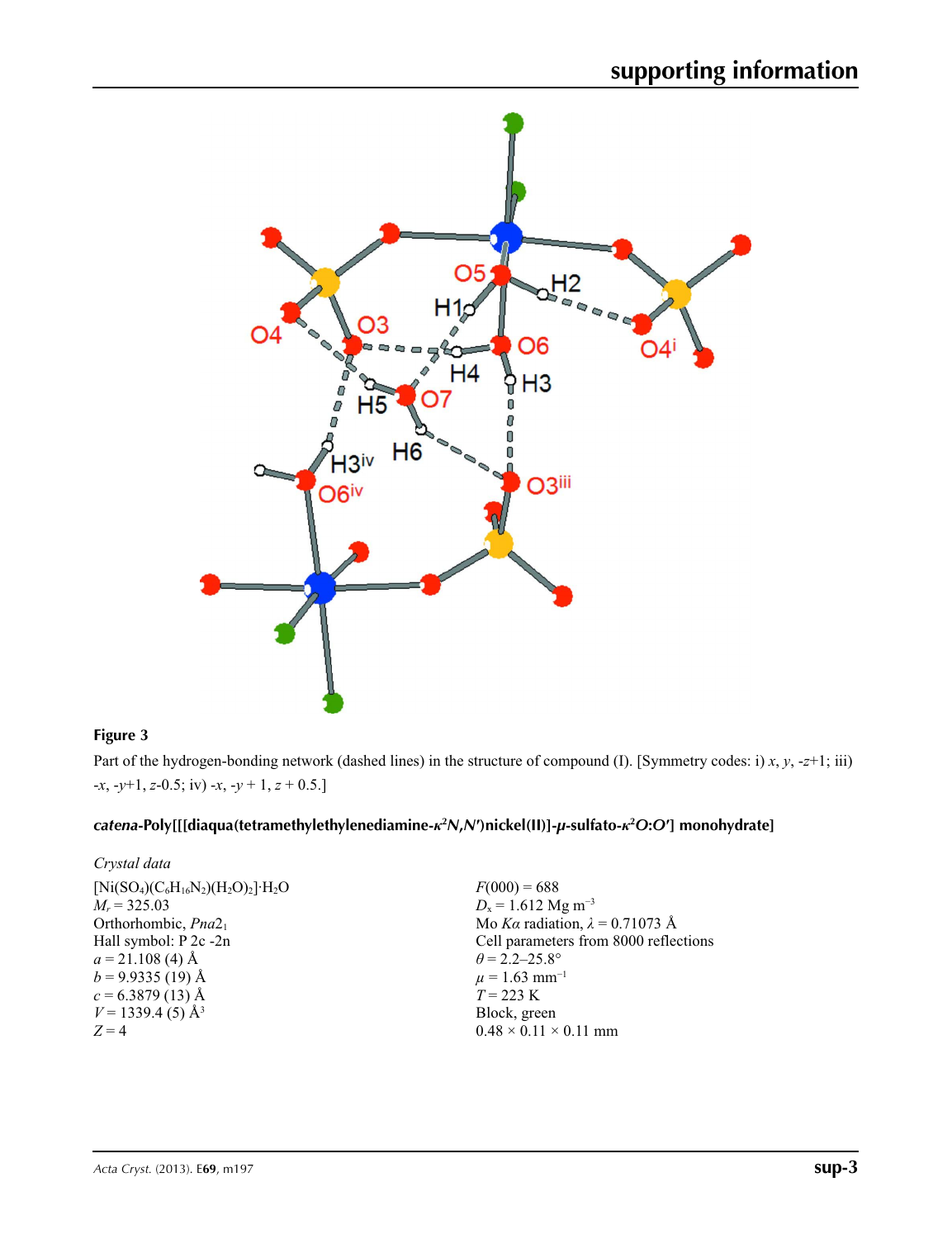*Data collection*

| Stoe IPDS                                        | 10054 measured reflections                                              |
|--------------------------------------------------|-------------------------------------------------------------------------|
| diffractometer                                   | 2585 independent reflections                                            |
| Radiation source: fine-focus sealed tube         | 2291 reflections with $I > 2\sigma(I)$                                  |
| Graphite monochromator                           | $R_{\text{int}} = 0.054$                                                |
| area detector scans                              | $\theta_{\text{max}} = 25.9^{\circ}, \theta_{\text{min}} = 2.3^{\circ}$ |
| Absorption correction: numerical                 | $h = -25 \rightarrow 25$                                                |
| (IPDS; Stoe & Cie, 1999)                         | $k = -12 \rightarrow 12$                                                |
| $T_{\min}$ = 0.648, $T_{\max}$ = 0.841           | $l = -7 \rightarrow 7$                                                  |
| Refinement                                       |                                                                         |
| Refinement on $F^2$                              | Hydrogen site location: inferred from                                   |
| Least-squares matrix: full                       | neighbouring sites                                                      |
| $R[F^2 > 2\sigma(F^2)] = 0.023$                  | H atoms treated by a mixture of independent                             |
| $wR(F^2) = 0.052$                                | and constrained refinement                                              |
| $S = 1.04$                                       | $w = 1/[\sigma^2(F_0^2) + (0.0286P)^2]$                                 |
| 2585 reflections                                 | where $P = (F_0^2 + 2F_c^2)/3$                                          |
| 176 parameters                                   | $(\Delta/\sigma)_{\text{max}} = 0.001$                                  |
| 7 restraints                                     | $\Delta\rho_{\text{max}} = 0.37$ e Å <sup>-3</sup>                      |
| Primary atom site location: structure-invariant  | $\Delta \rho_{\rm min} = -0.31$ e Å <sup>-3</sup>                       |
| direct methods                                   | Absolute structure: Flack (1983), 1167 Friedel                          |
| Secondary atom site location: difference Fourier | pairs                                                                   |
| map                                              | Absolute structure parameter: $-0.005(13)$                              |

#### *Special details*

**Geometry**. All e.s.d.'s (except the e.s.d. in the dihedral angle between two l.s. planes) are estimated using the full covariance matrix. The cell e.s.d.'s are taken into account individually in the estimation of e.s.d.'s in distances, angles and torsion angles; correlations between e.s.d.'s in cell parameters are only used when they are defined by crystal symmetry. An approximate (isotropic) treatment of cell e.s.d.'s is used for estimating e.s.d.'s involving l.s. planes.

**Refinement**. Refinement of  $F^2$  against ALL reflections. The weighted *R*-factor  $wR$  and goodness of fit *S* are based on  $F^2$ , conventional *R*-factors *R* are based on *F*, with *F* set to zero for negative  $F^2$ . The threshold expression of  $F^2 > \sigma(F^2)$  is used only for calculating *R*-factors(gt) *etc*. and is not relevant to the choice of reflections for refinement. *R*-factors based on *F*<sup>2</sup> are statistically about twice as large as those based on *F*, and *R*- factors based on ALL data will be even larger.

*Fractional atomic coordinates and isotropic or equivalent isotropic displacement parameters (Å<sup>2</sup>)* 

|                  | $\boldsymbol{x}$ | $\mathcal{Y}$ | Ζ         | $U_{\rm iso}$ */ $U_{\rm eq}$ |  |
|------------------|------------------|---------------|-----------|-------------------------------|--|
| C <sub>1</sub>   | 0.24703(13)      | 0.7260(3)     | 0.0085(5) | 0.0305(6)                     |  |
| H1C              | 0.2232           | 0.7845        | $-0.0842$ | $0.037*$                      |  |
| H1B              | 0.2424           | 0.6334        | $-0.0371$ | $0.037*$                      |  |
| H <sub>1</sub> A | 0.2914           | 0.7511        | 0.0051    | $0.037*$                      |  |
| C4               | 0.16332(11)      | 0.9525(2)     | 0.2039(4) | 0.0224(6)                     |  |
| H4B              | 0.1637           | 1.0473        | 0.2462    | $0.027*$                      |  |
| H4A              | 0.1625           | 0.9489        | 0.0507    | $0.027*$                      |  |
| C2               | 0.26524(13)      | 0.6637(3)     | 0.3636(5) | 0.0329(7)                     |  |
| H <sub>2</sub> C | 0.2506           | 0.6717        | 0.5070    | $0.039*$                      |  |
| H2B              | 0.3079           | 0.6996        | 0.3527    | $0.039*$                      |  |
| H2A              | 0.2653           | 0.5696        | 0.3229    | $0.039*$                      |  |
| C <sub>3</sub>   | 0.22243(11)      | 0.8836(3)     | 0.2836(5) | 0.0244(6)                     |  |
| H3B              | 0.2599           | 0.9279        | 0.2250    | $0.029*$                      |  |
| H <sub>3</sub> A | 0.2244           | 0.8915        | 0.4364    | $0.029*$                      |  |
| C <sub>5</sub>   | 0.05032(14)      | 0.9321(3)     | 0.1665(5) | 0.0332(7)                     |  |
|                  |                  |               |           |                               |  |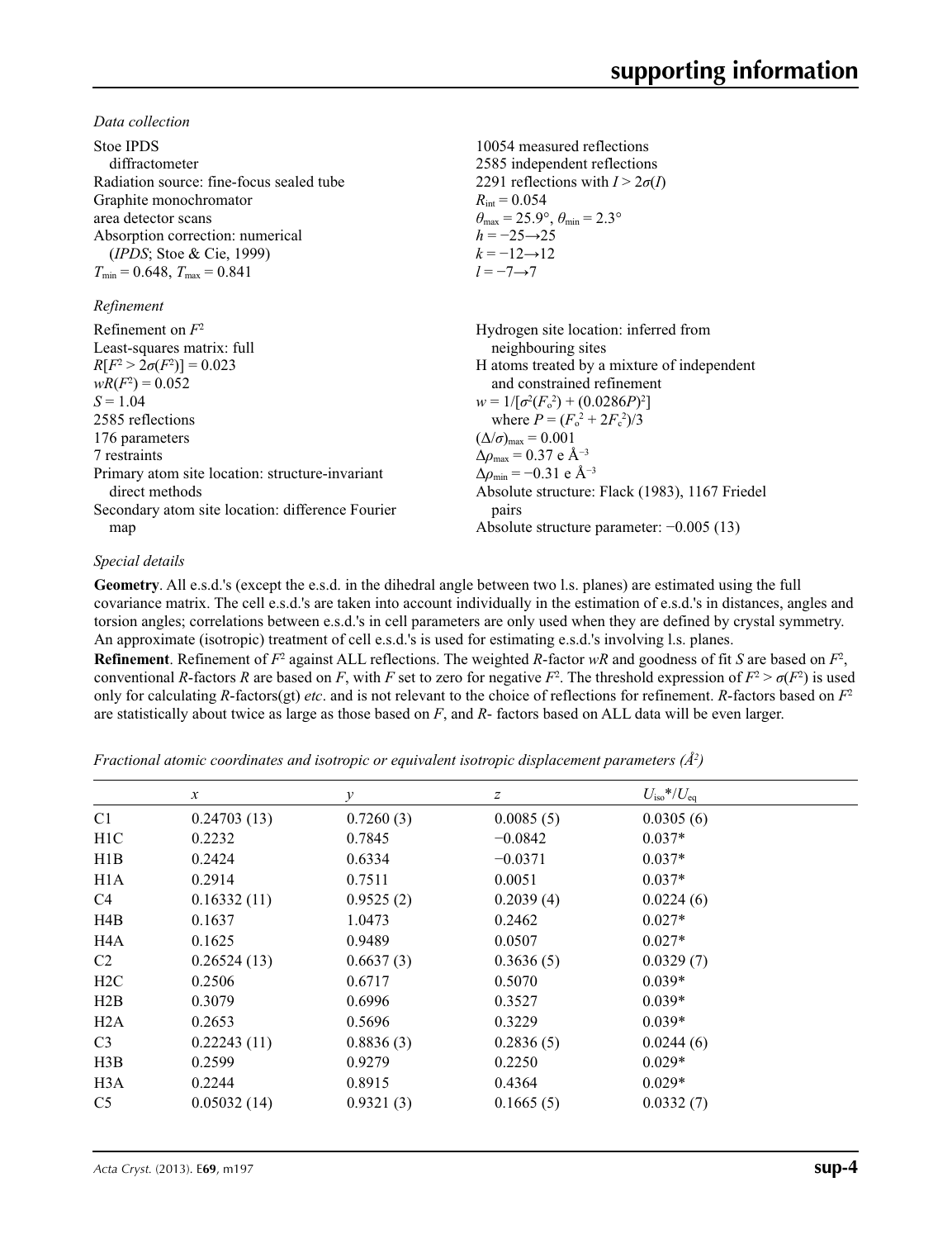| H <sub>5</sub> C | 0.0121       | 0.8923      | 0.2238      | $0.040*$    |
|------------------|--------------|-------------|-------------|-------------|
| H5B              | 0.0552       | 0.9048      | 0.0216      | $0.040*$    |
| H <sub>5</sub> A | 0.0473       | 1.0294      | 0.1742      | $0.040*$    |
| C6               | 0.09619(15)  | 0.9283(3)   | 0.5084(5)   | 0.0316(7)   |
| H <sub>6</sub> C | 0.0580       | 0.8867      | 0.5626      | $0.038*$    |
| H6B              | 0.0920       | 1.0254      | 0.5143      | $0.038*$    |
| H <sub>6</sub> A | 0.1322       | 0.9005      | 0.5922      | $0.038*$    |
| N1               | 0.22264(8)   | 0.7398(2)   | 0.2241(4)   | 0.0197(5)   |
| N2               | 0.10595(9)   | 0.8859(2)   | 0.2890(3)   | 0.0190(5)   |
| Ni               | 0.125910(11) | 0.67593(3)  | 0.25156(6)  | 0.01456(8)  |
| O <sub>1</sub>   | 0.11212(10)  | 0.69565(19) | 0.9294(3)   | 0.0245(5)   |
| O2               | 0.13632(9)   | 0.6444(2)   | 0.5737(3)   | 0.0232(5)   |
| O <sub>3</sub>   | 0.02891(8)   | 0.6195(2)   | 0.7004(3)   | 0.0262(4)   |
| O4               | 0.10994(9)   | 0.46409(19) | 0.8110(3)   | 0.0265(4)   |
| O <sub>5</sub>   | 0.15204(9)   | 0.47588(19) | 0.2051(3)   | 0.0240(4)   |
| H1               | 0.1316(12)   | 0.424(3)    | 0.283(4)    | $0.029*$    |
| H2               | 0.1375(14)   | 0.463(3)    | 0.084(3)    | $0.029*$    |
| O <sub>6</sub>   | 0.03092(8)   | 0.6302(2)   | 0.2801(3)   | 0.0234(4)   |
| H <sub>3</sub>   | 0.0187(12)   | 0.557(2)    | 0.234(6)    | $0.028*$    |
| H <sub>4</sub>   | 0.0213(14)   | 0.634(3)    | 0.406(3)    | $0.028*$    |
| O <sub>7</sub>   | 0.08191(10)  | 0.2998(2)   | 0.4475(3)   | 0.0305(5)   |
| H <sub>5</sub>   | 0.0789(16)   | 0.343(3)    | 0.558(4)    | $0.037*$    |
| H <sub>6</sub>   | 0.0442(10)   | 0.309(3)    | 0.414(5)    | $0.037*$    |
| S                | 0.09690(2)   | 0.60503(5)  | 0.75426(13) | 0.01806(12) |
|                  |              |             |             |             |

*Atomic displacement parameters (Å2 )*

|                | $U^{11}$    | I/22        | $U^{33}$    | $U^{12}$       | $U^{13}$       | $U^{23}$      |
|----------------|-------------|-------------|-------------|----------------|----------------|---------------|
| C <sub>1</sub> | 0.0277(15)  | 0.0361(17)  | 0.0278(15)  | $-0.0013(12)$  | 0.0109(12)     | $-0.0029(14)$ |
| C4             | 0.0255(13)  | 0.0152(11)  | 0.0265(17)  | $-0.0026(9)$   | 0.0032(10)     | 0.0009(11)    |
| C2             | 0.0187(13)  | 0.0386(18)  | 0.0413(17)  | 0.0035(12)     | $-0.0036(12)$  | 0.0087(16)    |
| C <sub>3</sub> | 0.0203(11)  | 0.0238(12)  | 0.0290(17)  | $-0.0054(9)$   | 0.0000(11)     | $-0.0024(14)$ |
| C <sub>5</sub> | 0.0262(14)  | 0.0265(15)  | 0.0470(18)  | 0.0070(12)     | $-0.0093(12)$  | 0.0022(14)    |
| C <sub>6</sub> | 0.0396(17)  | 0.0267(16)  | 0.0284(15)  | 0.0031(12)     | 0.0099(13)     | $-0.0099(13)$ |
| N1             | 0.0173(9)   | 0.0215(10)  | 0.0202(13)  | 0.0008(7)      | 0.0012(10)     | $-0.0005(11)$ |
| N <sub>2</sub> | 0.0178(9)   | 0.0203(10)  | 0.0188(14)  | $-0.0005(8)$   | 0.0008(8)      | $-0.0001(10)$ |
| Ni             | 0.01562(12) | 0.01675(14) | 0.01132(12) | $-0.00151(11)$ | $-0.00008(17)$ | 0.00004(18)   |
| O <sub>1</sub> | 0.0349(11)  | 0.0235(12)  | 0.0151(10)  | $-0.0064(8)$   | $-0.0011(9)$   | $-0.0023(9)$  |
| O <sub>2</sub> | 0.0215(10)  | 0.0346(12)  | 0.0135(9)   | $-0.0053(8)$   | 0.0024(7)      | 0.0030(9)     |
| O <sub>3</sub> | 0.0192(8)   | 0.0360(10)  | 0.0235(11)  | $-0.0042(7)$   | 0.0023(7)      | 0.0020(8)     |
| O4             | 0.0342(10)  | 0.0240(10)  | 0.0215(11)  | $-0.0027(8)$   | $-0.0042(7)$   | $-0.0013(8)$  |
| O <sub>5</sub> | 0.0335(10)  | 0.0216(10)  | 0.0170(11)  | $-0.0004(8)$   | $-0.0007(7)$   | 0.0005(8)     |
| O <sub>6</sub> | 0.0223(8)   | 0.0286(9)   | 0.0193(11)  | $-0.0084(6)$   | 0.0004(9)      | 0.0028(11)    |
| O7             | 0.0331(11)  | 0.0285(12)  | 0.0298(11)  | 0.0014(9)      | 0.0020(9)      | $-0.0013(10)$ |
| S              | 0.0190(2)   | 0.0221(3)   | 0.0131(2)   | $-0.00424(19)$ | 0.0019(4)      | $-0.0007(4)$  |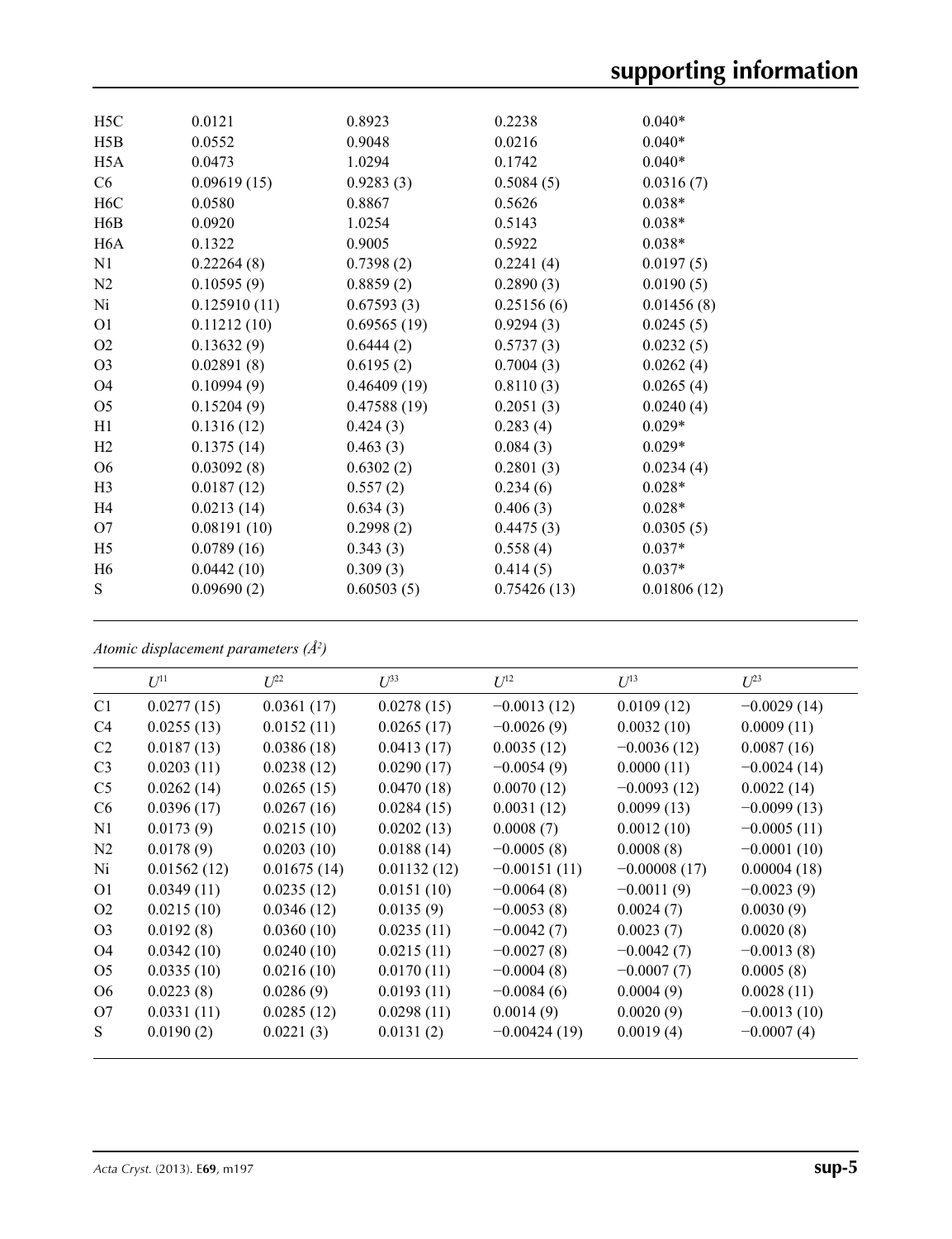*Geometric parameters (Å, º)*

| $C1 - N1$        | 1.477(4) | $C6 - H6C$                  | 0.9700     |
|------------------|----------|-----------------------------|------------|
| $C1 - H1C$       | 0.9700   | $C6 - H6B$                  | 0.9700     |
| $Cl$ -H1B        | 0.9700   | $C6 - H6A$                  | 0.9700     |
| $Cl-H1A$         | 0.9700   | $N1 - N1$                   | 2.1453(19) |
| $C4 - N2$        | 1.483(3) | $N2 - Ni$                   | 2.141(2)   |
| $C4-C3$          | 1.511(4) | $Ni-06$                     | 2.0639(17) |
| $C4 - H4B$       | 0.9800   | $Ni$ -O5                    | 2.084(2)   |
| $C4 - H4A$       | 0.9800   | $Ni$ - $O1$ <sup>i</sup>    | 2.088(2)   |
| $C2 - N1$        | 1.475(4) | $Ni-O2$                     | 2.0931(19) |
| $C2 - H2C$       | 0.9700   | $O1-S$                      | 1.471(2)   |
| $C2 - H2B$       | 0.9700   | $O1 - Ni$ <sup>ii</sup>     | 2.088(2)   |
| $C2 - H2A$       | 0.9700   | $O2-S$                      | 1.4751(19) |
| $C3 - N1$        | 1.478(3) | $O3-S$                      | 1.4828(18) |
| $C3 - H3B$       | 0.9800   | $O4-S$                      | 1.472(2)   |
| $C3 - H3A$       | 0.9800   | $O5 - H1$                   | 0.834(18)  |
| $C5 - N2$        | 1.484(3) | $O5 - H2$                   | 0.841(18)  |
| $C5 - H5C$       | 0.9700   | $O6-H3$                     | 0.825(17)  |
| $C5 - H5B$       | 0.9700   | $O6 - H4$                   | 0.830(17)  |
| $C5 - H5A$       | 0.9700   | $O7 - H5$                   | 0.832(18)  |
| $C6 - N2$        | 1.477(4) | $O7 - H6$                   | 0.829(18)  |
|                  |          |                             |            |
| $N1-C1-H1C$      | 109.5    | $C2-M1-Ni$                  | 112.29(17) |
| $N1-C1-H1B$      | 109.5    | $Cl-M1-Ni$                  | 112.36(18) |
| $H1C - C1 - H1B$ | 109.5    | $C3-M1-Ni$                  | 105.19(13) |
| $N1-C1-H1A$      | 109.5    | $C6 - N2 - C4$              | 109.5(2)   |
| $H1C - C1 - H1A$ | 109.5    | $C6 - N2 - C5$              | 107.6(2)   |
| $H1B - C1 - H1A$ | 109.5    | $C4 - N2 - C5$              | 108.4(2)   |
| $N2 - C4 - C3$   | 110.4(2) | $C6 - N2 - Ni$              | 114.27(17) |
| $N2-C4-H4B$      | 109.6    | $C4 - N2 - Ni$              | 103.46(15) |
| $C3-C4-H4B$      | 109.6    | $C5 - N2 - Ni$              | 113.46(16) |
| $N2-C4-H4A$      | 109.6    | $O6 - Ni - O5$              | 93.42(8)   |
| $C3-C4-H4A$      | 109.6    | $O6 - Ni - O1$ <sup>i</sup> | 88.42 (8)  |
| H4B-C4-H4A       | 108.1    | $O5 - Ni - O1$ <sup>i</sup> | 89.20(7)   |
| $N1-C2-H2C$      | 109.5    | $O6 - Ni - O2$              | 88.97 (8)  |
| $N1-C2-H2B$      | 109.5    | $O5 - Ni - O2$              | 88.25 (8)  |
| $H2C-C2-H2B$     | 109.5    | $O1^{i}$ -Ni- $O2$          | 176.24(7)  |
| $N1-C2-H2A$      | 109.5    | $O6 - Ni - N2$              | 90.77(8)   |
| $H2C-C2-H2A$     | 109.5    | $O5 - Ni - N2$              | 175.58(8)  |
| $H2B-C2-H2A$     | 109.5    | $O1^i$ -Ni-N2               | 89.51 (8)  |
| $N1-C3-C4$       | 110.7(2) | $O2 - Ni - N2$              | 93.23 (8)  |
| $N1-C3-H3B$      | 109.5    | $O6 - Ni - N1$              | 175.51(8)  |
| $C4-C3-H3B$      | 109.5    | $O5 - Ni - N1$              | 91.06(8)   |
| $N1-C3-H3A$      | 109.5    | $O1^i$ -Ni-N1               | 91.40(9)   |
| $C4-C3-H3A$      | 109.5    | $O2 - Ni - N1$              | 91.41(8)   |
| НЗВ-СЗ-НЗА       | 108.1    | $N2 - N1 - N1$              | 84.74 (8)  |
| $N2-C5-H5C$      | 109.5    | $S - 01 - Ni$               | 136.26(12) |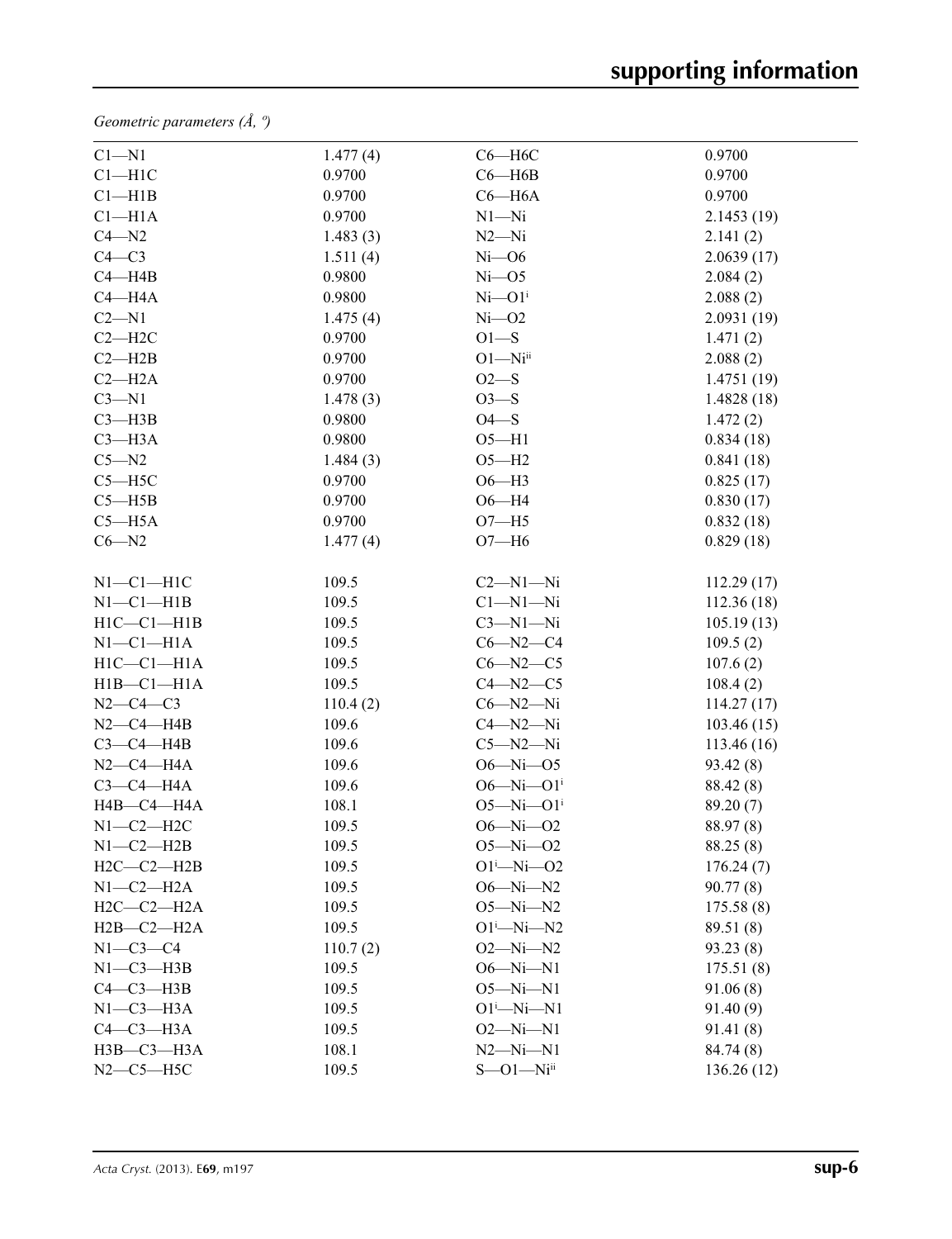| $N2$ – $C5$ – $H5B$              | 109.5         | $S - 02 - Ni$                    | 138.52(11)    |
|----------------------------------|---------------|----------------------------------|---------------|
| $H5C-C5-H5B$                     | 109.5         | $Ni$ -O5-H1                      | 111(2)        |
| $N2-C5-H5A$                      | 109.5         | $Ni-O5-H2$                       | 100(2)        |
| $H5C-C5-H5A$                     | 109.5         | $H1 - 05 - H2$                   | 105(3)        |
| $H5B - C5 - H5A$                 | 109.5         | $Ni$ -O6-H3                      | 117.8(19)     |
| $N2-C6-H6C$                      | 109.5         | $Ni$ -06-H4                      | 108(2)        |
| $N2-C6-H6B$                      | 109.5         | $H3 - 06 - H4$                   | 108(3)        |
| $H6C-C6-H6B$                     | 109.5         | $H5 - O7 - H6$                   | 95(3)         |
| $N2$ – $C6$ – $H6A$              | 109.5         | $O1 - S - O4$                    | 110.72(12)    |
| $H6C-C6-H6A$                     | 109.5         | $O1 - S - O2$                    | 108.00(10)    |
| $H6B-C6-H6A$                     | 109.5         | $O4 - S - O2$                    | 109.83(12)    |
| $C2-M1-C1$                       | 107.7(2)      | $O1 - S - O3$                    | 109.19(12)    |
| $C2 - N1 - C3$                   | 110.0(2)      | $O4 - S - O3$                    | 109.28(11)    |
| $C1-M1-C3$                       | 109.3(2)      | $O2 - S - O3$                    | 109.80(11)    |
|                                  |               |                                  |               |
| $N2 - C4 - C3 - N1$              | 58.5(3)       | $C3 - N1 - Ni - O5$              | $-171.47(18)$ |
| $C4-C3-N1-C2$                    | $-158.6(2)$   | $C2 - N1 - Ni - O1$ <sup>i</sup> | $-141.1(2)$   |
| $C4 - C3 - N1 - C1$              | 83.4(2)       | $Cl-M1-Ni-O1$ <sup>i</sup>       | $-19.51(19)$  |
| $C4-C3-N1-Ni$                    | $-37.4(3)$    | $C3 - N1 - Ni - O1$ <sup>i</sup> | 99.30 (18)    |
| $C3 - C4 - N2 - C6$              | 77.5(3)       | $C2 - N1 - Ni - O2$              | 36.4(2)       |
| $C3 - C4 - N2 - C5$              | $-165.5(2)$   | $Cl - N1 - Ni - O2$              | 158.00(19)    |
| $C3-C4-M2-Ni$                    | $-44.8(2)$    | $C3 - N1 - Ni - O2$              | $-83.19(19)$  |
| $C6 - N2 - Ni - O6$              | 79.76 (18)    | $C2-M1-Ni-N2$                    | 129.6(2)      |
| $C4 - N2 - Ni - O6$              | $-161.23(16)$ | $C1 - N1 - Ni - N2$              | $-108.89(19)$ |
| $C5 - N2 - Ni - 06$              | $-44.05(19)$  | $C3-M1-Ni-N2$                    | 9.93(18)      |
| $C6 - N2 - Ni - O1$ <sup>i</sup> | 168.18 (18)   | $O6 - Ni - O2 - S$               | 0.8(2)        |
| $C4 - N2 - Ni - O1$ <sup>i</sup> | $-72.82(15)$  | $O5 - Ni - O2 - S$               | $-92.6(2)$    |
| $C5 - N2 - Ni - O1$ <sup>i</sup> | 44.37 (19)    | $N2 - Ni - O2 - S$               | 91.5(2)       |
| $C6 - N2 - Ni - O2$              | $-9.25(18)$   | $N1 - N1 - 02 - S$               | 176.3(2)      |
| $C4 - N2 - Ni - O2$              | 109.75(15)    | $Niii$ -01--S-04                 | $-18.4(2)$    |
| $C5 - N2 - Ni - O2$              | $-133.06(19)$ | $Niii - O1 - S - O2$             | $-138.68(15)$ |
| $C6 - N2 - Ni - N1$              | $-100.37(18)$ | $Niii$ -O1 -S -O3                | 102.0(2)      |
| $C4 - N2 - N1 - N1$              | 18.63(15)     | $Ni - O2 - S - O1$               | $-135.26(17)$ |
| $C5 - N2 - N1 - N1$              | 135.8(2)      | $Ni - O2 - S - O4$               | 103.9(2)      |
| $C2 - N1 - Ni - O5$              | $-51.8(2)$    | $Ni - O2 - S - O3$               | $-16.3(2)$    |
| $Cl - N1 - Ni - O5$              | 69.72 (19)    |                                  |               |
|                                  |               |                                  |               |

Symmetry codes: (i) *x*, *y*, *z*−1; (ii) *x*, *y*, *z*+1.

*Hydrogen-bond geometry (Å, º)*

| $D$ —H… $A$                       | $D$ —H  | $H\cdots A$ | $D \cdots A$ | $D$ —H… $A$ |
|-----------------------------------|---------|-------------|--------------|-------------|
| $O5 - H2 \cdot O4$ <sup>i</sup>   | 0.84(2) | 1.84(2)     | 2.672(2)     | 171(3)      |
| $O5 - H1 \cdot O7$                | 0.83(2) | 1.93(2)     | 2.765(3)     | 176(3)      |
| $O6 - H4 \cdot O3$                | 0.83(2) | 1.89(2)     | 2.687(3)     | 160(3)      |
| $O6 - H3 \cdot O3$ <sup>iii</sup> | 0.83(2) | 2.03(2)     | 2.829(3)     | 162(3)      |